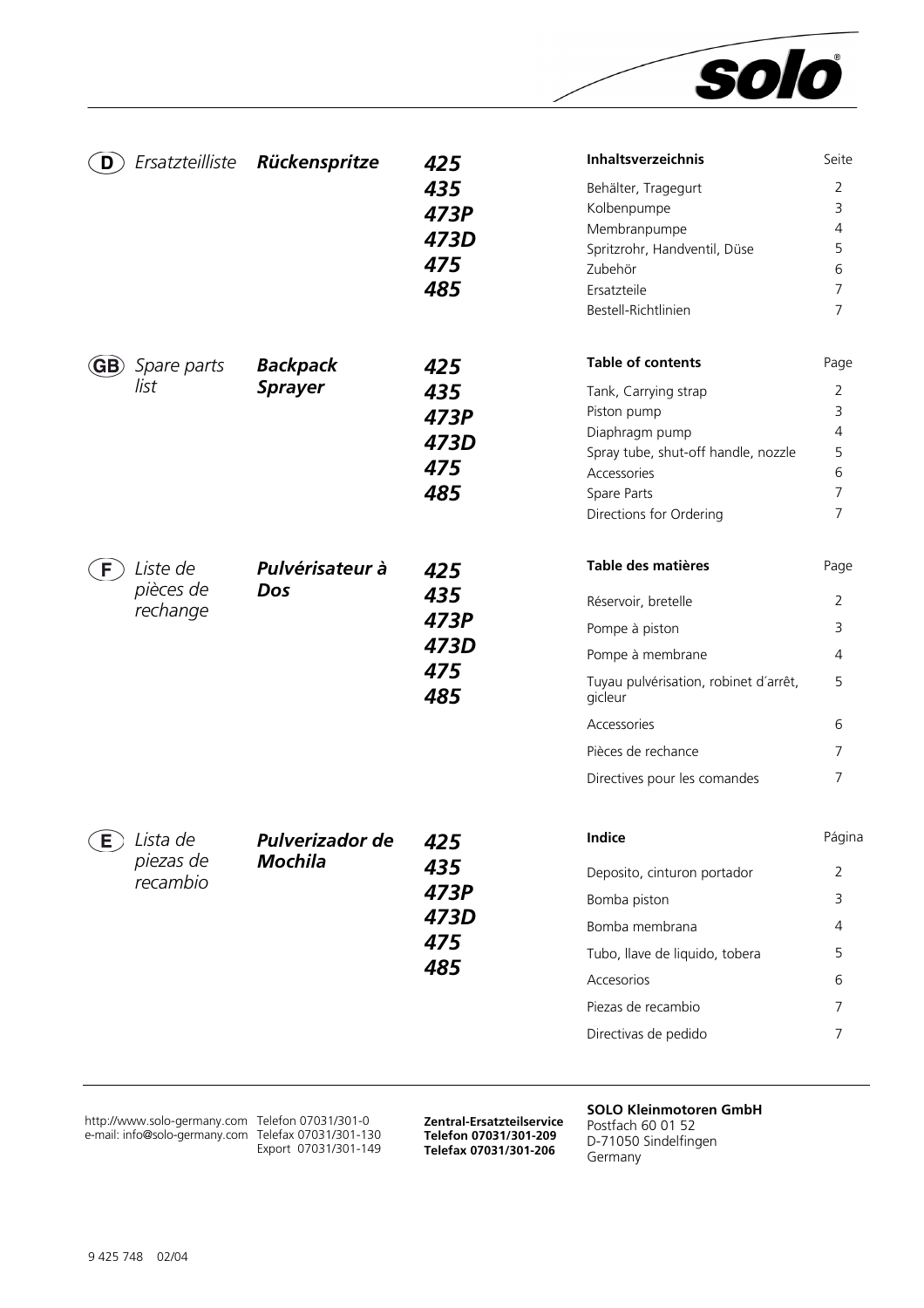# <span id="page-1-0"></span>**425 / 435 / 473P / 473D / 475 / 485**



| Bild-Nr.<br>Pos.-No. | Bestell-Nr.<br>Order-No. | Modell<br>Type      | Menge<br>Quantity | Behälter, Tragegurt                       | Tank,                                 | Réservoir,                             | Deposito,                              |
|----------------------|--------------------------|---------------------|-------------------|-------------------------------------------|---------------------------------------|----------------------------------------|----------------------------------------|
| No.Pos.              | No. de Cde               | Modèle              | Nombres           |                                           | Carrying                              | bretelle                               | cinturon                               |
| Pos.-No.             | Ref.-Nr.                 | Modelo              | Cantidad          |                                           | strap                                 |                                        | portador                               |
| $\mathbf{1}$         | 42 00 279                | 425/475             | $\mathbf{1}$      | Behälter-Gestell, 15 l                    | Tank-frame, 15 l                      | Reservoir, 15 l                        | Deposito, 15 l                         |
|                      |                          |                     |                   | enth. $(-> 1 - 5$                         | incl. $(-> 1 - 5$                     | y inclus $(-5)$ 1 - 5                  | incl. $(-> 1 - 5$                      |
| $\mathbf{1}$         | 42 00 293                | 435/485             | $\mathbf{1}$      | Behälter-Gestell, 20 l                    | Tank-frame, 20 l                      | Reservoir, 201                         | Deposito, 201                          |
|                      |                          |                     |                   | enth. (-> 1 - 5<br>Behälter-Gestell, 12 l | incl. $(-> 1 - 5$                     | y inclus $(-5)$ 1 - 5                  | incl. $(-> 1 - 5$                      |
| $\mathbf{1}$         | 42 00 338                | 473P/473D           | $\mathbf{1}$      |                                           | Tank-frame, 12 l                      | Reservoir, 15 l                        | Deposito, 12 l                         |
|                      |                          |                     |                   | enth. $(-> 1 - 5$                         | incl. $(-5)$ 1 - 5                    | y inclus $(-5)$ 1 - 5                  | incl. $(-> 1 - 5$                      |
| $\overline{2}$       | 00 66 439 52             |                     | $\mathbf{1}$      | Schelle 100x95x18,5 mm                    | Clamp                                 | Collier                                | Abrazadera                             |
| 3                    | 00 11 274                |                     | $\overline{1}$    | Zylinderschraube M5x50/30 mm              | Screw                                 | Vis                                    | Tornillo                               |
| $\overline{4}$       | 00 21 257                |                     | $\mathbf{1}$      | Vierkantmutter M5                         | <b>Nut</b>                            | Écrou                                  | Tuerca                                 |
| 5                    | 40 74 410                |                     | $\overline{2}$    | Lagerbuchse $16,5x20,2x40,5$ mm <-)       | Bushing $\left\langle -\right\rangle$ | Coussinet <-)                          | Cojinete $\left\langle -\right\rangle$ |
| 6                    | 42 00 166                |                     | $\overline{1}$    | Einfüllkorb                               | Filler basket                         | Tamis                                  | Tamiz                                  |
| $\overline{7}$       | 42 00 242                |                     | $\mathbf{1}$      | Behälterdeckel                            | Tank lid                              | Couvercle                              | Tapa de deposito                       |
|                      |                          |                     |                   | enth. (-> 7 - 10                          | incl. (-> 7 - 10                      | y inclus (-> 7 - 10                    | incl. $(-57 - 10)$                     |
| 8                    | 40 61 464                |                     | $\mathbf{1}$      | Ventilplatte                              | Valve plate                           | Joint de soupape                       | Chapa de valvula                       |
| $\overline{q}$       | 40 74 123                |                     | $\mathbf{1}$      | Belüftungsdeckel                          | Vent cap                              | Capuchon<br>ventilation                | Tapa ventilacion                       |
| 10                   | 40 61 342                |                     | $\mathbf{1}$      | Dichtring 99,5x111x4,2 mm <- )            | Gasket $\leftarrow$ )                 | Joint torique $\leftarrow$ )           | Anillo de<br>empaquetadura <-)         |
| 11                   | 40 35 111 25             |                     | $\mathbf{1}$      | Lagerrohr 16x2,5x316 mm                   | Pump shaft                            | Tube de pompe                          | Tubo                                   |
| 12                   | 00 31 356                |                     | $\overline{2}$    | Scheibe 16,5x24x1 mm                      | Washer                                | Rondelle                               | Arandela                               |
| 13                   | 00 12 185                |                     | $\mathbf{1}$      | Sechskantschraube M8x25 mm                | Screw                                 | Vis                                    | Tornillo                               |
| 14                   | 00 30 131                |                     | $\mathbf{1}$      | Scheibe 8,4 mm                            | Washer                                | Rondelle                               | Arandela                               |
| 15                   | 40 43 123                |                     | $\mathbf{1}$      | Anschlag                                  | Stop plate                            | Butée                                  | Chapa                                  |
| 16                   | 48 00 173 25             | 425/435/            | $\mathbf{1}$      | Handhebel                                 | Pump lever                            | Levier                                 | Palanca de mano                        |
|                      |                          | 475/485             |                   | enth. (-> 16, 17                          | incl. (-> 16, 17                      | y inclus (-> 16, 17                    | incl.(-> 16, 17                        |
| 17                   | 40 74 392                | 425/435/<br>475/485 | $\mathbf{1}$      | Handgriff $\left\langle -\right\rangle$   | $Grip < -$                            | Poignée <-)                            | Manija $\leftarrow$ )                  |
| $\overline{18}$      | 49 00 454                | 473P/473D           | $\mathbf{1}$      | LX-Handhebel                              | Pump lever LX                         | Levier LX                              | Maneta LX                              |
|                      |                          |                     |                   | enth. (-> 18 - 23                         | incl. (-> 18 - 23                     | y inclus (-> 18 - 23                   | incl. (-> 18 - 23                      |
| 19                   | 00 12 192                | 473P/473D           | $\mathbf{1}$      | Sechskantschraube M8x30 mm                | Screw                                 | Vis                                    | Tornillo                               |
| $\overline{20}$      | 00 30 131                | 473P/473D           | $\mathbf{1}$      | Scheibe 8,4 mm                            | Washer                                | Rondelle                               | Arandela                               |
| $\overline{21}$      | 00 20 119                | 473P/473D           | $\mathbf{1}$      | Sechskantmutter M8                        | Nut                                   | Écrou                                  | Tuerca                                 |
| 22                   | 40 74 996                | 473P/473D           | $\overline{2}$    | Befestigungsklemme                        | Clip                                  | Collier                                | Terminal                               |
| $\overline{23}$      | 40 74 139                | 473P/473D           | $\mathbf{1}$      | Handgriff $\leftarrow$ )                  | $Grip < -$                            | Poignée <-)                            | Manija $\leftarrow$ )                  |
| $\overline{24}$      | 43 00 334                |                     | $\overline{2}$    | Tragegurt<br>enth. (-> 24, 25             | Carrying strap<br>incl. (-> 24, 25    | <b>Bretelle</b><br>y inclus (-> 24, 25 | Cinturon portador<br>incl. (-> 24, 25  |
| 25                   | 40 74 833 25             |                     | $\overline{2}$    | Befestigungshaken <-)                     | Plastic hook <-)                      | $Accroche < -$ )                       | Gancho $\leftarrow$ )                  |
| 26                   | 40 74 412                |                     | $\overline{2}$    | Gurthalter                                | Strap holder                          | Porte-bretelle                         | Hebilla para correa                    |
| 27                   | 00 12 185                | 425/435/<br>475/485 | $\overline{2}$    | Sechskantschraube M8x25 mm                | Screw                                 | Vis                                    | Tornillo                               |
| $\overline{28}$      | 00 30 131                | 425/435/<br>475/485 | $\overline{2}$    | Scheibe 8,4 mm                            | Washer                                | Rondelle                               | Arandela                               |
| 29                   | 49 00 442                | 425/435/<br>473P    | $\mathbf{1}$      | Dichtungs-Set                             | Gasket kit                            | Pochette joints                        | Juego de juntas                        |
| 29                   | 49 00 443                | 473D/475/<br>485    | $\overline{1}$    | Dichtungs-Set                             | Gasket kit                            | Pochette joints                        | Juego de juntas                        |

solo

 $-7$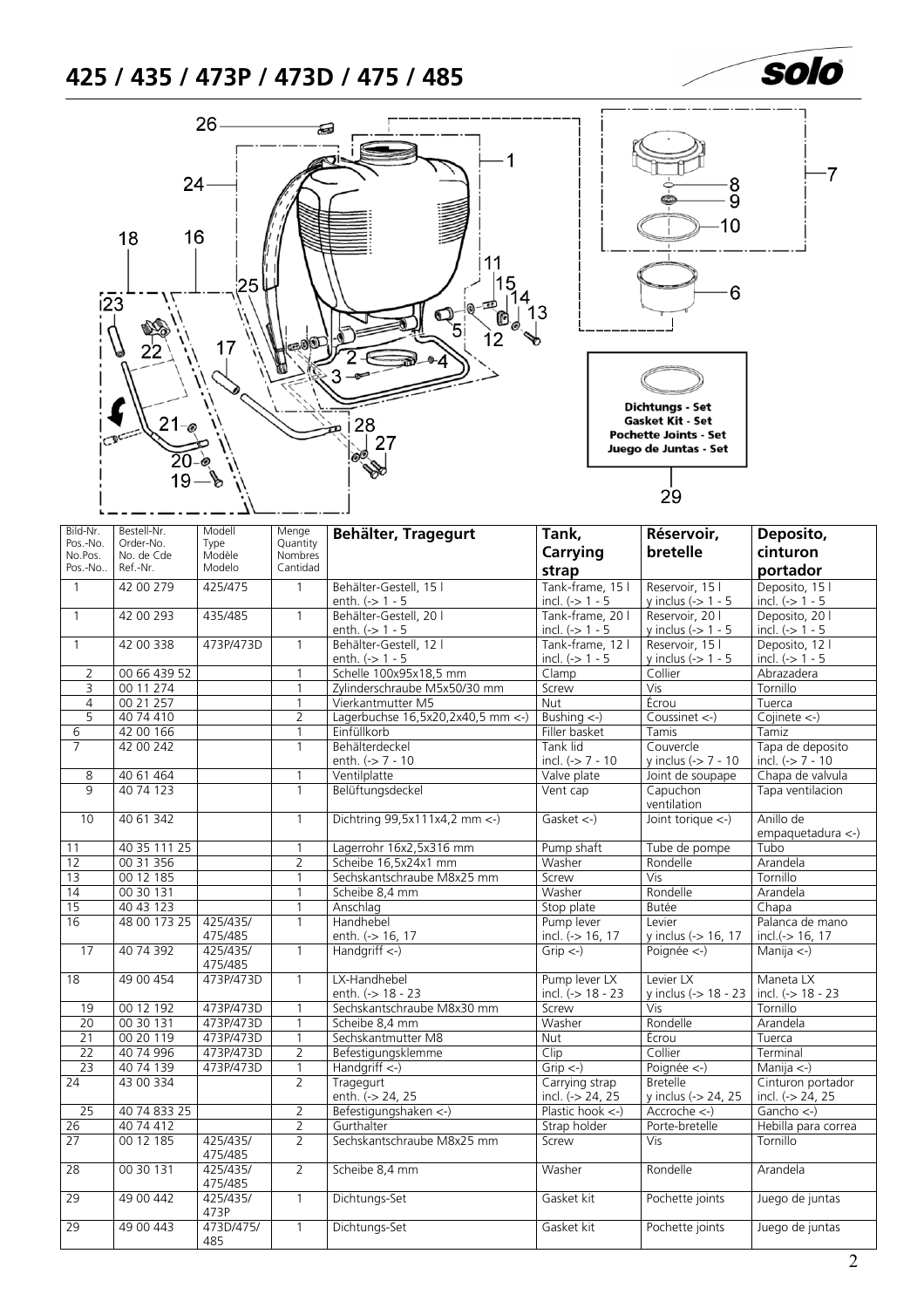

<span id="page-2-0"></span>

| Bild-Nr.<br>Pos.-No.<br>No.Pos.<br>Pos.-No | Bestell-Nr.<br>Order-No.<br>No. de Cde<br>Ref.-Nr. | Modell<br>Type<br>Modèle<br>Modelo | Menge<br>Quantity<br><b>Nombres</b><br>Cantidad | Kolbenpumpe                               | <b>Piston pump</b>                    | Pompe à<br>piston                                  | <b>Bomba piston</b>                 |
|--------------------------------------------|----------------------------------------------------|------------------------------------|-------------------------------------------------|-------------------------------------------|---------------------------------------|----------------------------------------------------|-------------------------------------|
| -1                                         | 44 00 203                                          | 425/435/473P                       |                                                 | Kolbenpumpe kompl.<br>enth. $(-5)$ 1 - 17 | Piston pump<br>incl. (-> 1 - 17       | Pompe à piston<br>y inclus $\left(-\right)$ 1 - 17 | Bomba piston<br>incl. $(-5 1 - 17)$ |
| $\overline{2}$                             | 44 00 240                                          | 425/435/473P                       | $\mathbf{1}$                                    | Windkessel<br>enth. $(-2 - 8)$            | Pressure cylinder<br>incl. $(-2 - 8)$ | Corps de pompe<br>y inclus (-> $2 - 8$             | Camara de aire<br>incl. $(-2 - 8)$  |
| 3                                          | 40 74 323                                          | 425/435/473P                       |                                                 | Verstellstück                             | Adjustment piece                      | Pièce de réglage                                   | Pieza de ajuste                     |
| 4                                          | 00 62 258                                          | 425/435/473P                       |                                                 | O-Ring 16x3 mm                            | Rina                                  | Joint torique                                      | Anillo                              |
| 5                                          | 40 74 344                                          | 425/435/473P                       |                                                 | Verstellkappe                             | Adjustment cap                        | Molette de réglage                                 | Caperuza de ajuste                  |
| 6                                          | 40 74 350                                          | 425/435/473P                       | $\overline{1}$                                  | Dichtstück                                | Sealing                               | Joint                                              | Junta                               |
| 7                                          | 00 70 260                                          | 425/435/473P                       | $\mathbf{1}$                                    | Druckfeder 1,2x7,6x32,5 mm                | Compression<br>spring                 | Ressort de<br>compression                          | Resorte de presion                  |
| 8                                          | 00 62 291                                          | 425/435/473P                       |                                                 | O-Ring 88x3,5 mm <- )                     | $Ring < -$ )                          | Joint torique $\leftarrow$ )                       | Anillo $\leftarrow$ )               |
| 9                                          | 44 00 168                                          | 425/435/473P                       | $\mathbf{1}$                                    | Zvlinder Ø 45 mm                          | Cvlinder                              | Cylindre                                           | Cilindro                            |
|                                            |                                                    |                                    |                                                 | enth. (-> 9 - 12                          | incl. $(-59 - 12)$                    | y inclus (-> 9 - 12                                | incl. $(-59 - 12)$                  |
| 10                                         | 40 61 257                                          | 425/435/473P                       | $\overline{2}$                                  | Ventilplatte 7x26x2 mm                    | Valve plate                           | Joint de soupape                                   | Placa de valvula                    |
| 11                                         | 00 62 139                                          | 425/435/473P                       | $\overline{1}$                                  | O-Ring 22x3 mm                            | Ring                                  | Joint torique                                      | Anillo                              |
| 12                                         | 00 62 140                                          | 425/435/473P                       | $\overline{1}$                                  | O-Ring $46x3$ mm $\leftarrow$ )           | Ring                                  | Joint torique                                      | Anillo                              |
| 13                                         | 40 73 558                                          | 425/435/473P                       |                                                 | Kolben Ø 44,8 mm                          | Piston                                | Piston                                             | Piston                              |
| 14                                         | 44 00 189                                          | 425/435/473P                       | $\overline{1}$                                  | Manschette VITON                          | Collar VITON                          | Manchette VITON                                    | Manguito VITON                      |
| $\overline{15}$                            | 40 74 408                                          | 425/435/473P                       | $\mathbf{1}$                                    | Pleuel mit Zapfen 8/35/8                  | Connecting rod<br>with stud           | Bielle avec teton                                  | Biela con tapon                     |
| 16                                         | 40 74 409                                          | 425/435/473P                       | $\mathbf{1}$                                    | Pleuel ohne Zapfen 8/35/8                 | Connecting rod<br>without stud        | Bielle sans teton                                  | Biela sin tapon                     |
| 17                                         | 40 74 262                                          | 425/435/473P                       |                                                 | Hebel $\left\langle -\right\rangle$       | Lever $\leftarrow$ )                  | Levier $\langle - \rangle$                         | Palanca $\leftarrow$                |
| 18                                         | 40 74 677                                          | 425/435/473P                       |                                                 | Schutzkappe                               | Protection cap                        | Coiffe protectrice                                 | Caperuza protectora.                |
| 19                                         | 00 10 110                                          | 425/435/473P                       |                                                 | Zylinderschraube M5x35 mm                 | Screw                                 | <b>Vis</b>                                         | Tornillo                            |
| 20                                         | 00 20 101                                          | 425/435/473P                       |                                                 | Sechskantmutter M5                        | Nut                                   | Écrou                                              | Tuerca                              |
| $\overline{21}$                            | 00 10 165                                          | 425/435/473P                       | $\overline{2}$                                  | Zylinderschraube M8x30 mm                 | Screw                                 | <b>Vis</b>                                         | Tornillo                            |
| 22                                         | 40 74 961 52                                       | 425/435                            |                                                 | Stopfen R 3/8"                            | Plug                                  | <b>Bouchon</b>                                     | Tapon                               |
| 23                                         | 00 62 258                                          | 425/435                            |                                                 | O-Ring 16x3 mm                            | Ring                                  | Joint torique                                      | Anillo                              |
| 24                                         | $\overline{00}$ 66 439 52                          |                                    | 1                                               | Schelle 100x95x18,5 mm                    | Clamp                                 | Collier                                            | Abrazadera                          |
| 25                                         | 00 11 274                                          |                                    | $\mathbf{1}$                                    | Zylinderschraube<br>M5x50/30 mm           | Screw                                 | $\overline{Vis}$                                   | Tornillo                            |
| 26                                         | 00 21 257                                          |                                    | $\mathbf{1}$                                    | Vierkantmutter M5                         | Nut                                   | Écrou                                              | Tuerca                              |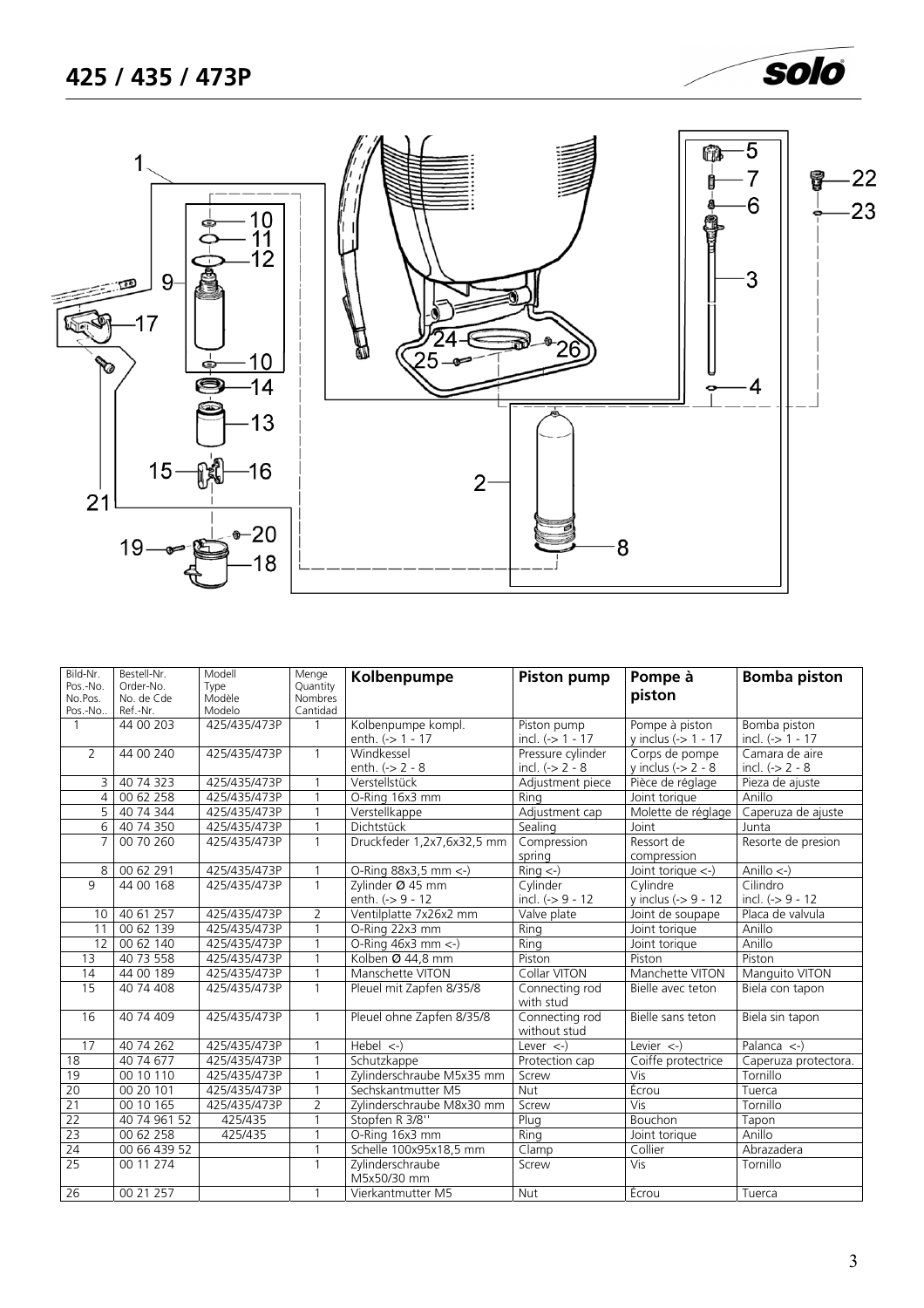

<span id="page-3-0"></span>

| Bild-Nr.            | Bestell-Nr.<br>Order-No. | Modell         | Menge               | Membranpumpe                    | <b>Diaphragm</b>                          | Pompe à                                   | <b>Bomba</b>              |
|---------------------|--------------------------|----------------|---------------------|---------------------------------|-------------------------------------------|-------------------------------------------|---------------------------|
| Pos.-No.<br>No.Pos. | No. de Cde               | Type<br>Modèle | Quantity<br>Nombres |                                 | pump                                      | membrane                                  | membrana                  |
| Pos.-No.            | Ref.-Nr.                 | Modelo         | Cantidad            |                                 |                                           |                                           |                           |
| $\mathbf{1}$        | 44 00 221                | 475/485/473D   | 1                   | Membranpumpe                    | Diaphragm pump                            | Pompe à membrane                          | Bomba membrana            |
|                     |                          |                |                     | enth. $(-) 1 - 19$              | incl. $(-> 1 - 19)$                       | y inclus (-> 1 - 19                       | incl. (-> 1 - 19          |
| $\overline{2}$      | 44 00 240                | 475/485/473D   | $\mathbf{1}$        | Windkessel                      | Pressure cylinder                         | Corps de pompe                            | Camara de aire            |
|                     |                          |                |                     | enth. $(-2 - 8)$                | incl. $(-2 - 8)$                          | y inclus $\left(\frac{1}{2}\right)$ 2 - 8 | incl. $(-2 - 8)$          |
| $\overline{3}$      | 40 74 323                | 475/485/473D   |                     | Verstellstück                   | Adjustment piece                          | Pièce de réglage                          | Pieza de ajuste           |
| $\overline{4}$      | 00 62 258                | 475/485/473D   | $\mathbf{1}$        | O-Ring 16x3 mm                  | Rina                                      | Joint torique                             | Anillo                    |
| 5                   | 40 74 344                | 475/485/473D   |                     | Verstellkappe                   | Adjustment cap                            | Molette de réglage                        | Caperuza de ajuste        |
| 6                   | 40 74 350                | 475/485/473D   | $\mathbf{1}$        | Dichtstück                      | Sealing                                   | Joint                                     | Junta                     |
| $\overline{7}$      | 00 70 260                | 475/485/473D   | $\mathbf{1}$        | Druckfeder 1,2x7,6x32,5 mm      | Compression                               | Ressort de                                | Resorte de presion        |
|                     |                          |                |                     |                                 | spring                                    | compression                               |                           |
| 8                   | 00 62 291                | 475/485/473D   |                     | O-Ring 88x3,5 mm <-)            | $Ring < -$ )                              | Joint torique <-)                         | Anillo $\leftarrow$ )     |
| 9                   | 00 62 324                | 475/485/473D   | $\mathbf{1}$        | O-Ring 46x3,5 mm mm             | Rina                                      | Joint torique                             | Anillo                    |
| 10                  | 40 73 411                | 475/485/473D   | $\mathbf{1}$        | Membrangehäuse                  | Diaphragm                                 | Carter de membrane                        | Carter de                 |
|                     |                          |                |                     |                                 | housing                                   |                                           | membrana                  |
| 11                  | 44 00 222                | 475/485/473D   | $\mathbf{1}$        | Schraubstück                    | Threaded collar                           | Raccord vissé                             | Pieza roscada             |
|                     |                          |                |                     | enth. (-> 11 - 13               | incl. (-> 11 - 13                         | y inclus (-> 11 - 13                      | incl. $(-) 11 - 13$       |
| 12                  | 00 62 139                | 475/485/473D   |                     | O-Ring 22x3 mm                  | Ring                                      | Joint torique                             | Anillo                    |
| $\overline{13}$     | 40 61 257                | 475/485/473D   | $\overline{2}$      | Ventilplatte 7x26x2 mm <- )     | Valve plate $\left\langle -\right\rangle$ | Joint de soupape <-)                      | Placa de valvula $\lt$ -) |
| 14                  | 40 73 410                | 475/485/473D   | $\mathbf{1}$        | Flansch                         | Flange                                    | Flasque                                   | <b>Brida</b>              |
| 15                  | 00 18 257                | 475/485/473D   | 12                  | Linsenschraube 4,8x25 mm        | Screw                                     | Vis                                       | Tornillo                  |
| 16                  | 40 74 256                | 475/485/473D   |                     | Membranplatte                   | Diaphragm plate                           | Plaque de membrane                        | Chapa membrana            |
| $\overline{17}$     | 40 74 245                | 475/485/473D   |                     | Membrane                        | Diaphragm                                 | Membrane                                  | Membrana                  |
| 18                  | 40 74 255                | 475/485/473D   |                     | Pleuel                          | Connection rod                            | Bielle                                    | Biela                     |
| 19                  | 00 18 427                | 475/485/473D   | $\mathbf{1}$        | Linsenschraube 5x30 mm <- )     | Screw $\lt$ -)                            | $Vis < -$ )                               | Tornillo $\leftarrow$     |
| $\overline{20}$     | 40 74 234                | 475/485/473D   | $\mathbf{1}$        | Pumpelhebel, rechts             | Pump lever, RH                            | Levier pompe, droite                      | Palanca                   |
| 21                  | 40 31 130                | 475/485/473D   | $\mathbf{1}$        | Lagerbolzen 8x40 mm             | Wrist pin                                 | Goujon                                    | Perno                     |
| 22                  | 40 74 243                | 475/485/473D   | $\mathbf{1}$        | Pumpelhebel, links              | Pump lever, LH                            | Levier pompe gauche                       | Palanca                   |
| 23                  | 00 10 141                | 475/485/473D   | $\overline{2}$      | Zylinderschraube M8x45 mm       | Screw                                     | Vis                                       | Tornillo                  |
| 24                  | 40 74 961 52             | 475/485        | $\mathbf{1}$        | Stopfen R 3/8"                  | Pluq                                      | Bouchon                                   | Tapon                     |
| 25                  | 00 62 258                | 475/485        | $\overline{1}$      | O-Ring 16x3 mm                  | Ring                                      | Joint torique                             | Anillo                    |
| 26                  | 00 66 439 52             |                | $\mathbf{1}$        | Schelle 100x95x18,5 mm          | $\overline{C}$ lamp                       | Collier                                   | Abrazadera                |
| $\overline{27}$     | 00 11 274                |                | $\mathbf{1}$        | Zylinderschraube<br>M5x50/30 mm | Screw                                     | Vis                                       | Tornillo                  |
| 28                  | 00 21 257                |                |                     | Vierkantmutter M5               | Nut                                       | <b>Écrou</b>                              | Tuerca                    |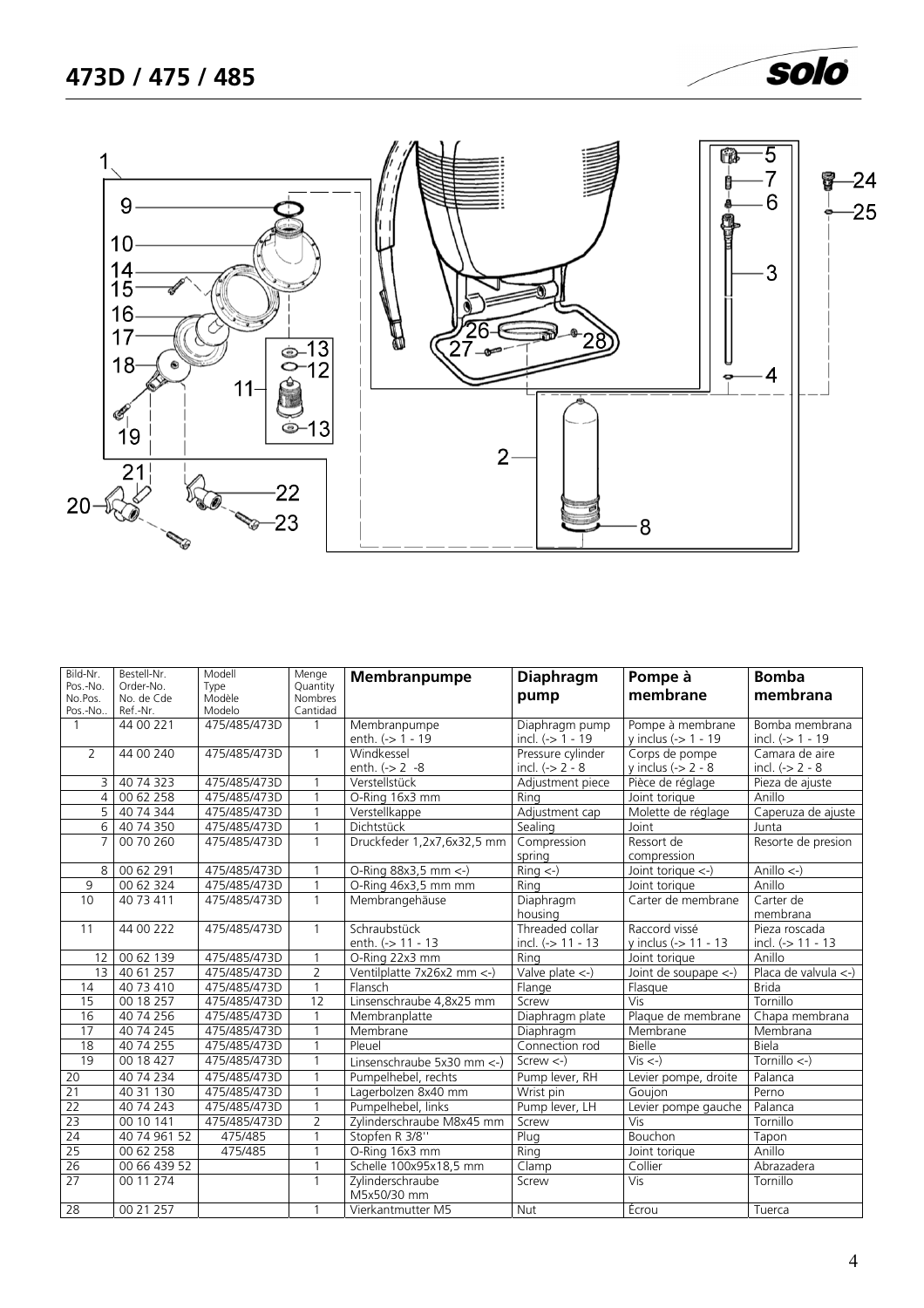<span id="page-4-0"></span>

| Bild-Nr.<br>Pos.-No.<br>No.Pos.<br>Pos.-No. | Bestell-Nr.<br>Order-No.<br>No. de Cde<br>Ref.-Nr. | Modell<br>Type<br>Modèle<br>Modelo | Menge<br>Quantity<br>Nombres<br>Cantidad | Spritzrohr,<br>Handventil,<br><b>Düse</b>                                                                                                                                                           | Spray tube,<br>shut-off<br>handle, nozzle                                                                                                                        | Tuyau pulvérisation,<br>robinet d'arrêt,<br>gicleur                                                                                                                                      | Tubo, llave de<br>liquido, tobera                                                                                                                                      |
|---------------------------------------------|----------------------------------------------------|------------------------------------|------------------------------------------|-----------------------------------------------------------------------------------------------------------------------------------------------------------------------------------------------------|------------------------------------------------------------------------------------------------------------------------------------------------------------------|------------------------------------------------------------------------------------------------------------------------------------------------------------------------------------------|------------------------------------------------------------------------------------------------------------------------------------------------------------------------|
|                                             | 48 00 170                                          |                                    | $\overline{1}$                           | Handventil<br>enth. $(-) 1-3$                                                                                                                                                                       | Shut-off handle<br>incl. $(-> 1 - 3$                                                                                                                             | Robinet d'arrêt<br>y inclus $(-5)$ 1 - 3                                                                                                                                                 | Llave de liquido<br>incl. $(-> 1 - 3$                                                                                                                                  |
| $\overline{2}$                              | 06 10 402                                          |                                    | 1                                        | Reparaturset<br>Handventil                                                                                                                                                                          | Repair kit                                                                                                                                                       | Jeu de réparation                                                                                                                                                                        | Juego de reparación                                                                                                                                                    |
| 3                                           | 40 74 336                                          |                                    | $\overline{1}$                           | Überwurfmutter<br>$R3/4'' < -$                                                                                                                                                                      | Screw cap $\leftarrow$ )                                                                                                                                         | Écrou de raccord $\leftarrow$ )                                                                                                                                                          | Tuerca $\left\langle -\right\rangle$                                                                                                                                   |
| 4                                           | 49 00 391                                          |                                    | $\overline{1}$                           | Spritzrohr 500 mm                                                                                                                                                                                   | Spray tube                                                                                                                                                       | Tuyau pulvérisation                                                                                                                                                                      | Tubo                                                                                                                                                                   |
| 5                                           | 00 62 258                                          |                                    |                                          | O-Ring 16x3 mm                                                                                                                                                                                      | Rina                                                                                                                                                             | Joint torique                                                                                                                                                                            | Anillo                                                                                                                                                                 |
| 6                                           | 49 00 448                                          |                                    | $\mathbf{1}$                             | Düsensatz enth.:<br>Winkelstück,<br>Überwurfmutter.<br>2 x O-Ringe 10 mm,<br>$1 \times$ O-Ringe $12 \text{ mm}$ ,<br>Filtereinsatz<br>- 3 Flachstrahdüsen.<br>- 3 Hohlkegeldüsen,<br>- 2 Pralldüsen | Nozzle-kit incl.:<br>elbow,<br>screw cap,<br>$2x$ ring 10 mm<br>$1x$ ring $12$ mm<br>filter insert<br>- 3 Flat spray Tipp<br>- 3 Hollow cone jet<br>- 2 No-Drift | Pochette joints<br>coude,<br>écrou de raccord<br>2 x joint torique 10 mm<br>1 x joint torique 12 mm<br>tamis filtre<br>- 3 Gicleur à jet plat<br>- 3 Gicleur à cône creux<br>- 2 Gicleur | Juego tobera<br>codo<br>tuerca racor<br>2 x anillo 10 mm<br>1 x anillo 12 mm<br>filtro<br>- 3 Tobera de chorro plano<br>- 3 Tobera de cono vacio<br>- 2 Tobera angular |
| $\overline{7}$                              | 00 66 388                                          |                                    |                                          | Schelle 16,5x10 mm                                                                                                                                                                                  | Clamp                                                                                                                                                            | Collier                                                                                                                                                                                  | Abrazadera                                                                                                                                                             |
| $\overline{8}$                              | 00 64 234                                          |                                    | $\overline{1}$                           | PVC-Schlauch<br>10x3x1100 mm                                                                                                                                                                        | Hose                                                                                                                                                             | Tuyau                                                                                                                                                                                    | Manguera                                                                                                                                                               |
| 9                                           | 40 74 500                                          |                                    |                                          | Klemmstück                                                                                                                                                                                          | Clamp                                                                                                                                                            | Pièce de serrage                                                                                                                                                                         | Abrazadera                                                                                                                                                             |
| 10                                          | 40 74 337                                          |                                    | $\overline{1}$                           | Überwurfmutter<br>R3/4"                                                                                                                                                                             | Screw cap                                                                                                                                                        | Écrou de raccord                                                                                                                                                                         | Tuerca                                                                                                                                                                 |
| 11                                          | 00 62 271                                          |                                    | $\overline{1}$                           | O-Ring 10x3 mm                                                                                                                                                                                      | Ring                                                                                                                                                             | Joint torique                                                                                                                                                                            | Anillo                                                                                                                                                                 |
| 12                                          | 00 31 356                                          |                                    | $\overline{1}$                           | Scheibe 16,5x24x1<br>mm                                                                                                                                                                             | Washer                                                                                                                                                           | Rondelle                                                                                                                                                                                 | Arandela                                                                                                                                                               |
| 13                                          | 40 74 337                                          |                                    | $\mathbf{1}$                             | Überwurfmutter<br>R3/4"                                                                                                                                                                             | Screw cap                                                                                                                                                        | Écrou de raccord                                                                                                                                                                         | Tuerca                                                                                                                                                                 |

 $\begin{matrix} \bullet \\ \circ \\ \mathbb{Q} \end{matrix}$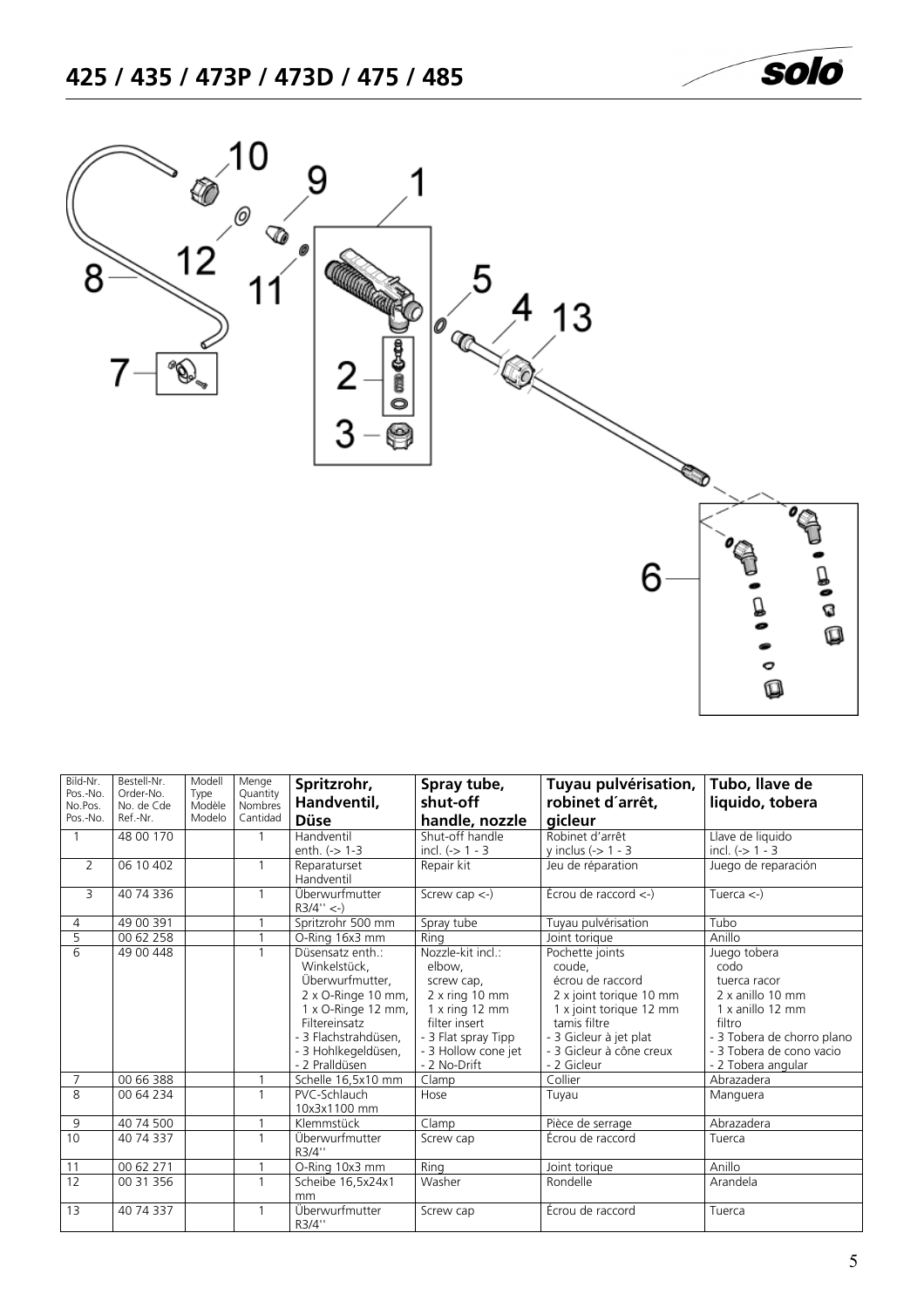# <span id="page-5-0"></span>**425 / 435 / 473P / 473D / 475 / 485**



| Bild-Nr.<br>Pos.-No.<br>No.Pos.<br>Pos.-No. | Bestell-Nr.<br>Order-No.<br>No. de Cde<br>Ref.-Nr. | Modell<br>Type<br>Modèle<br>Modelo | Zubehör                                                                                                                                                                           | <b>Accessories</b>                                                                                                                                           | <b>Accessories</b>                                                                                                                                                                       | <b>Accesorios</b>                                                                                                                                                      |
|---------------------------------------------|----------------------------------------------------|------------------------------------|-----------------------------------------------------------------------------------------------------------------------------------------------------------------------------------|--------------------------------------------------------------------------------------------------------------------------------------------------------------|------------------------------------------------------------------------------------------------------------------------------------------------------------------------------------------|------------------------------------------------------------------------------------------------------------------------------------------------------------------------|
| $\mathbf{1}$                                | 49 00 439                                          |                                    | Spritzrohr PVC, 50 cm                                                                                                                                                             | Spray tube PVC 50 cm                                                                                                                                         | Tuyau pulvérisation, 50 cm                                                                                                                                                               | Tubo de pulverización, 50 cm                                                                                                                                           |
| $\overline{2}$                              | 49 00 513                                          |                                    | Verlängerung Spritzrohr                                                                                                                                                           | Extension tube PVC,                                                                                                                                          | Rallonge de lance PVC,                                                                                                                                                                   | Tubo alargador PVC,                                                                                                                                                    |
|                                             |                                                    |                                    | PVC, 50 cm                                                                                                                                                                        | 50 cm                                                                                                                                                        | 50 cm                                                                                                                                                                                    | 50 cm                                                                                                                                                                  |
| 3                                           | 49 00 450                                          |                                    | Biegbare Spritz-<br>rohrverlängerung 15 cm                                                                                                                                        | Flexible spray tube<br>15 cm                                                                                                                                 | Lance pliable 15 cm                                                                                                                                                                      | Tubo de pulverización flexible<br>15 cm                                                                                                                                |
| $\overline{4}$                              | 49 00 528                                          |                                    | Baumspritzrohr Messing,<br>2-teilig, 150 cm                                                                                                                                       | Tree spray tube,<br>2 parts, 150 cm                                                                                                                          | Tube de lance,<br>en 2 parties, 150 cm                                                                                                                                                   | Tubo pulverizador de arboles<br>2 piezas, 150 cm                                                                                                                       |
| 5                                           | 49 00 428                                          |                                    | Spritzrohr Messing 75 cm                                                                                                                                                          | Spray tube 75 cm                                                                                                                                             | Tuyau pulvérisation, 75 cm                                                                                                                                                               | Tubo de pulverización, 75 cm                                                                                                                                           |
| $\overline{6}$                              | 49 00 519                                          |                                    | Spritzrohr Messing 50 cm                                                                                                                                                          | Extension tube, 50 cm                                                                                                                                        | Tuyau pulvérisation, 50 cm                                                                                                                                                               | Tubo de pulverización, 50 cm                                                                                                                                           |
| $\overline{7}$                              | 49 00 478                                          |                                    | Teleskop-Spritzrohr<br>Messing, 57 cm - 100 cm                                                                                                                                    | Telescopic spray tube,<br>57 cm - 100 cm                                                                                                                     | Tuyau pulvérisation, téles-<br>copique, 57 cm - 100 cm                                                                                                                                   | Tubo de pulverización, teles-<br>cópico, 57 cm - 100 cm                                                                                                                |
| 8                                           | 49 00 449                                          |                                    | Spritzrohr Carbon 120 cm                                                                                                                                                          | Spray tube carbonate,<br>120 cm                                                                                                                              | Tuyau pulvérisation,<br>carbone, 120 cm                                                                                                                                                  | Tubo de pulverización<br>carbon, 120 cm                                                                                                                                |
| 9                                           | 49 00 445                                          |                                    | Teleskop-Spritzrohr Carbon<br>120 cm -230 cm                                                                                                                                      | Telescopic spray tube<br>carbonate                                                                                                                           | Tuyau pulvérisation, téles-<br>copique carbone                                                                                                                                           | Tubo de pulverización teles-<br>cópico tipo carbon                                                                                                                     |
| 10                                          | 49 00 477                                          |                                    | Gabeldüse                                                                                                                                                                         | Double spray nozzle                                                                                                                                          | <b>Buse double</b>                                                                                                                                                                       | Tobera doble                                                                                                                                                           |
| 11                                          | 49 00 206                                          |                                    | Hochstrahldüse Messing                                                                                                                                                            | Adjustable nozzle                                                                                                                                            | Gicleur à jet élevé                                                                                                                                                                      | Tobera de chorro alto                                                                                                                                                  |
| 12                                          | 49 00 525                                          |                                    | Hochstrahldüse Kunststoff                                                                                                                                                         | Adjustable nozzle                                                                                                                                            | Gicleur à jet élevé                                                                                                                                                                      | Tobera de chorro alto                                                                                                                                                  |
| 13                                          | 49 00 448                                          |                                    | Düsensatz enth.:<br>Winkelstück,<br>Überwurfmutter,<br>2 x O-Ringe 10 mm,<br>1 x O-Ringe 12 mm,<br>Filtereinsatz<br>- 3 Flachstrahdüsen.<br>- 3 Hohlkegeldüsen,<br>- 2 Pralldüsen | Nozzle-kit incl.:<br>elbow,<br>screw cap,<br>2 x ring 10 mm<br>1 x ring 12 mm<br>filter insert<br>- 3 Flat spray Tipp<br>- 3 Hollow cone jet<br>- 2 No-Drift | Pochette joints<br>coude.<br>écrou de raccord<br>2 x joint torique 10 mm<br>1 x joint torique 12 mm<br>tamis filtre<br>- 3 Gicleur à jet plat<br>- 3 Gicleur à cône creux<br>- 2 Gicleur | Juego tobera<br>codo<br>tuerca racor<br>2 x anillo 10 mm<br>1 x anillo 12 mm<br>filtro<br>- 3 Tobera de chorro plano<br>- 3 Tobera de cono vacio<br>- 2 Tobera angular |
| 14                                          | 49 00 514                                          |                                    | Spritzbalken 60 cm PVC,<br>2 Düsen                                                                                                                                                | Spray Boom PVC,<br>2 nozzles                                                                                                                                 | Rampe de pulvérisation<br>PVC, 2 buses                                                                                                                                                   | Barra de pulverización PVC,<br>2 toberas                                                                                                                               |
| 15                                          | 49 00 299                                          |                                    | Spritzbalken 120 cm Alu,<br>4 Düsen                                                                                                                                               | Spray Boom Aluminum,<br>4 nozzles                                                                                                                            | Rampe de pulvérisation<br>alu., 4 buses                                                                                                                                                  | Barra de pulverización<br>Aluminio, 4 toberas                                                                                                                          |
| 16                                          | 49 00 517                                          |                                    | Befestigungszusatz                                                                                                                                                                | Conversion kit for rear<br>fittina                                                                                                                           | Kit de modification                                                                                                                                                                      | Suplemento                                                                                                                                                             |
| 17                                          | 49 00 516                                          |                                    | Kugelventilfilter,<br>Tropfstopp                                                                                                                                                  | <b>Ball value filter</b>                                                                                                                                     | Soupape anti-goutte                                                                                                                                                                      | Filtro con valvula de bola                                                                                                                                             |
| $\overline{18}$                             | 49 00 430                                          |                                    | Spritzschirm                                                                                                                                                                      | Drift guard                                                                                                                                                  | <b>Bouclier</b> oval                                                                                                                                                                     | Pantalla protectora                                                                                                                                                    |
| 19                                          | 49 00 128                                          |                                    | Kleiner Spritzschirm                                                                                                                                                              | Drift guard small                                                                                                                                            | Bouclier petit                                                                                                                                                                           | Pantalla protectora chico                                                                                                                                              |
| 20                                          | 49 00 356                                          |                                    | Manometer                                                                                                                                                                         | Pressure control gauge                                                                                                                                       | Manomètre                                                                                                                                                                                | Manometro                                                                                                                                                              |
| 21                                          | 49 00 442                                          | 425/435<br>/473P                   | Dichtungs-Set                                                                                                                                                                     | Gasket kit                                                                                                                                                   | Pochette joints                                                                                                                                                                          | Juego de juntas                                                                                                                                                        |
| $\overline{21}$                             | 49 00 443                                          | 473D/<br>475/485                   | Dichtungs-Set                                                                                                                                                                     | Gasket kit                                                                                                                                                   | Pochette joints                                                                                                                                                                          | Juego de juntas                                                                                                                                                        |

solo